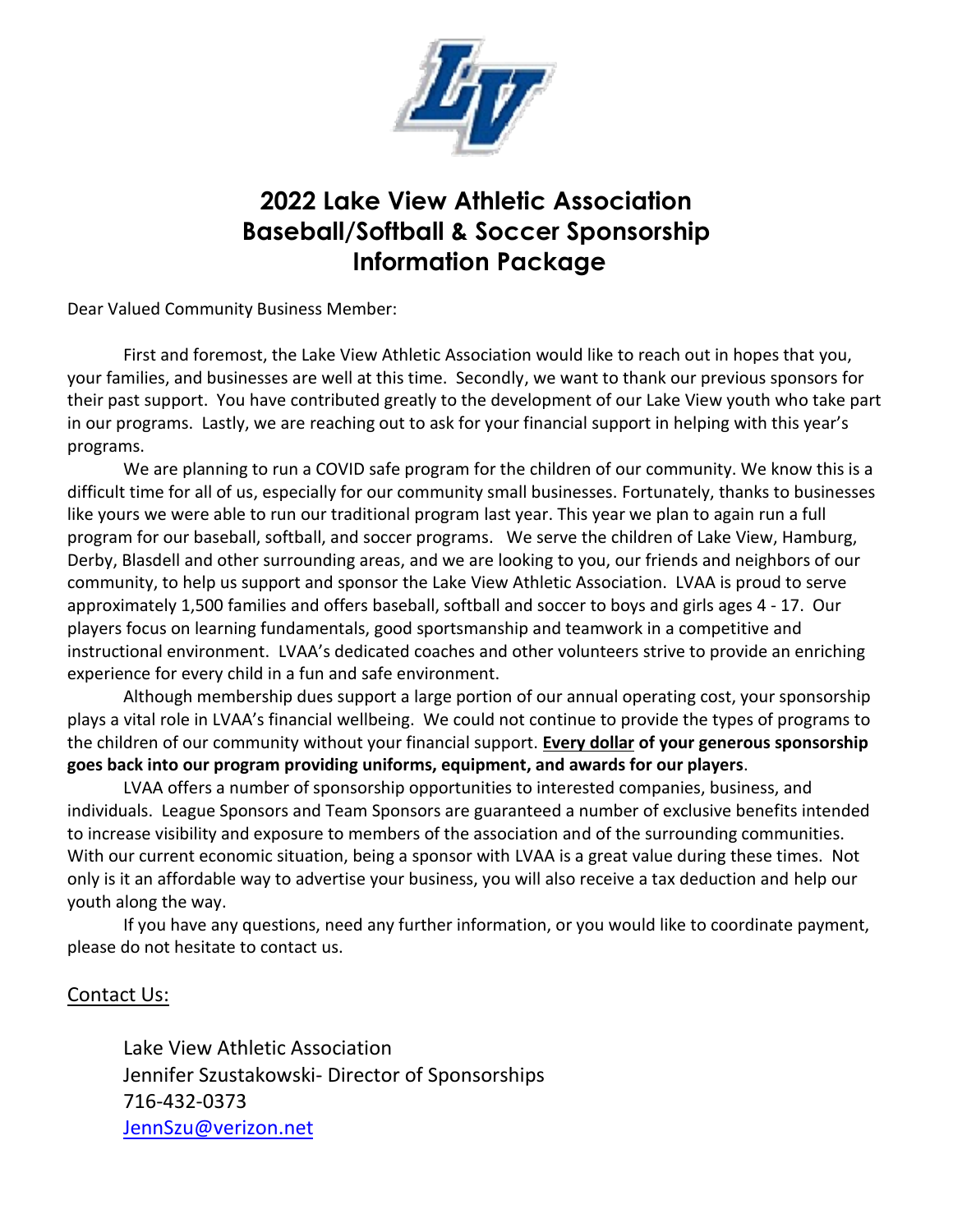



### **2022 Lake View Athletic Association Baseball/Softball & Soccer Sponsorship Levels**



# *OPTION #1*

# **Sponsor any (2) Teams: \$300.00**

- Advertise on player uniforms: Sponsor name on the back of two team uniforms.
- Direct link to your webpage from our home page: Backlinks remain one of the three most important search engine ranking factors.
- Just a click away: Your logo, address, phone number, and website is linked and listed on our home page.
- Social Visibility: Your Company will be profiled in a social media post on our social sites with over 5,000 local followers.
- Announcement of each Sponsor's name at least **(2x)** during the season during our opening announcements prior to the National Anthem.
- Your company name will again be the Team name. We believe there is great value to your brand by having your Business Name as the team's identifying name.

# *OPTION #2*

### **Sponsor and an Outfield Sign: starting at \$300.00 (Reduced by \$100 if you sponsor 2 teams)**

- 3 ft. x 6 ft. custom made vinyl sign hung on our *permanent outfield fence.*
- Professionally produced signs, with state of the art graphics and your customized logo, are placed on the outfield fences and will remain there for one year.
- Inclusion on our website
- Annual renewal rate of \$150. Renewal rate for Outfield sign + 2 Teams = \$450.
- Hundreds of families will see your customized outfield sign each week.
- We encourage our members to support our sponsors!
- We have a limited number of spots available on our fence. Placement of sign in the outfield will be based on receipt of payment. **Hurry up and get your payment in so you get one of the best placements in Center Field.**
- **BEST VALUE. Price reduced if you also sponsor two teams \$500 (\$450 renewal rate).**
- **BLUE MONSTER outfield sign is \$500 with renewal rate of \$300, sign is (4'x8').**

# *OPTION #3*

# **Sponsor any (1) Baseball/Softball or any (1) Soccer Team: \$200.00**

All the benefits of Option #1 **without** the website and social media benefits**.**